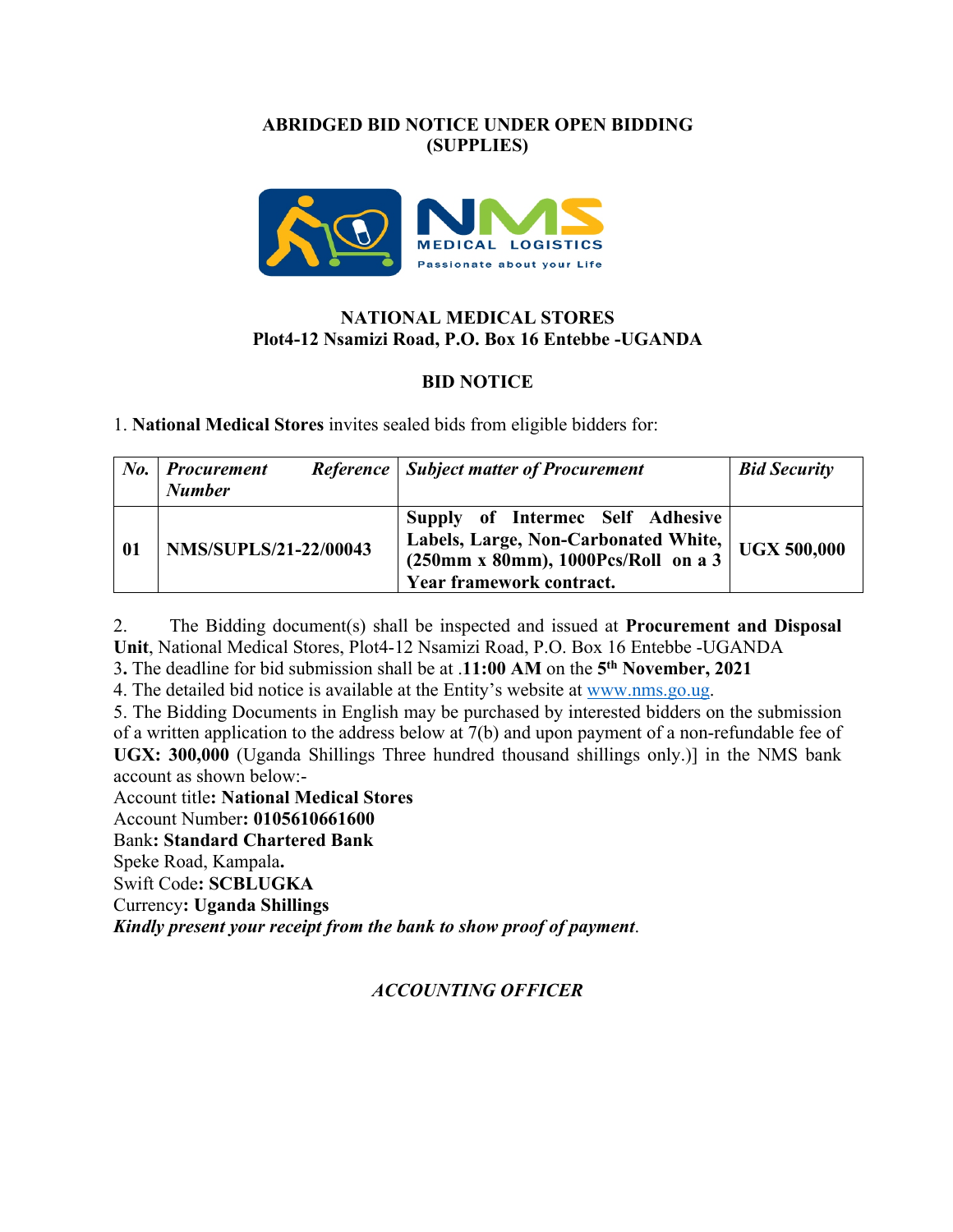

## **BID NOTICE UNDER OPEN BIDDING**

**Supply of Intermec Self Adhesive Labels, Large, Non-Carbonated White, (250mm x 80mm), 1000Pcs/Roll on a 3 Year framework contract under Tender Ref:NMS/SUPLS/21-22/00043**

1. The **National Medical Stores** has allocated funds to be used for the **Supply of Intermec Self Adhesive Labels, Large, Non-Carbonated White, (250mm x 80mm), 1000Pcs/Roll on a 3 Year framework contract.** 

2. The Entity invites sealed bids from eligible bidders for the supply of the above item.

3. Bidding will be conducted in accordance with the open domestic bidding procedures contained in the Public Procurement and Disposal of Public Assets Act, 2003, and is open to all bidders.

4. Interested eligible bidders may obtain further information and inspect the bidding documents at the address given below at 7(a) from **8:00am to 5:00 pm**.

5. The Bidding Documents in English may be purchased by interested bidders on the submission of a written application to the address below at 7(b) and upon payment of a nonrefundable fee of **UGX: 300,000** (Uganda Shillings Three hundred thousand shillings only.)] in the NMS bank account as shown below:-

# Account title**: National Medical Stores**

Account Number**: 0105610661600**

Bank**: Standard Chartered Bank**

Speke Road, Kampala**.**

Swift Code**: SCBLUGKA**

Currency**: Uganda Shillings**

### *Kindly present your receipt from the bank to show proof of payment*.

6. Bids must be delivered to the address below at7(c) at or before **11:00 AM** *on 5th November* **2021.** *All bids must be accompanied by a bid security. Bid security must be valid until*  $10^{th}$  *May 2022*. Late bids shall be rejected. Bids will be opened in the presence of the bidders' representatives, who choose to attend at the address below at 7(d) at **11:30AM on** *5th November 2021***.**

7. (a) Documents may be inspected at: **Procurement and Disposal Unit**, National Medical Stores, Plot4-12 Nsamizi Road, P.O. Box 16 Entebbe -UGANDA

 (b) Documents will be issued from: **Procurement and Disposal Unit**, National Medical Stores, Plot4-12 Nsamizi Road, P.O. Box 16 Entebbe -UGANDA

 (c) Bids must be delivered to: **General Manager's Office**, National Medical Stores, Plot 4-12 Nsamizi Road, P.O. Box 16 Entebbe -UGANDA

(d) Address of Bid Opening: **Staff Canteen**, National Medical Stores. Plot 4-12 Nsamizi Road, P.O. Box 16 Entebbe –UGANDA.

8. The planned procurement schedule (subject to changes) is as follows:

| <b>Activity</b>       | Date                           |
|-----------------------|--------------------------------|
| a. Publish bid notice | $6th$ October, 2021.           |
| b. Date of issue      | 6 <sup>th</sup> October, 2021. |